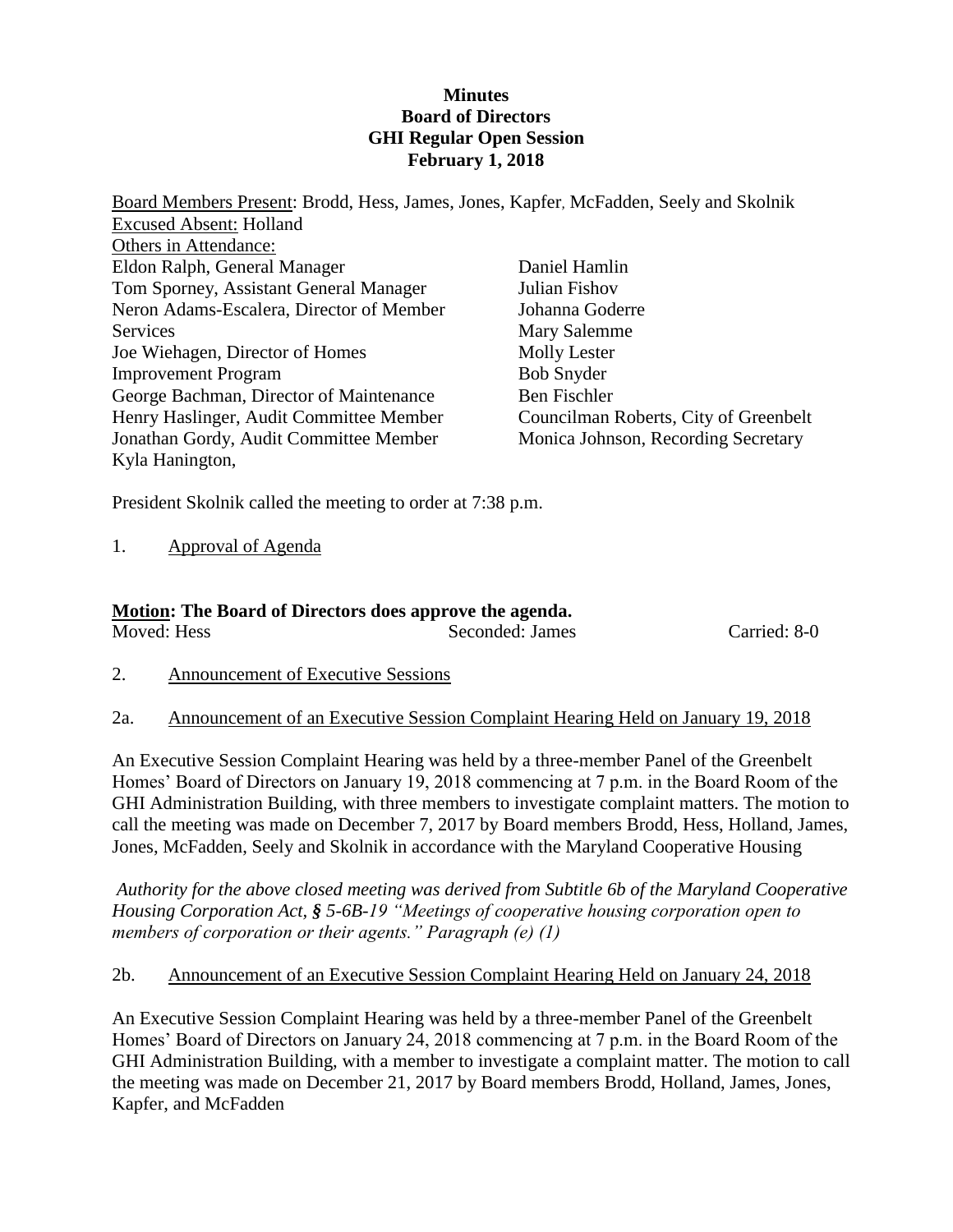*Authority for the above closed meeting was derived from Subtitle 6b of the Maryland Cooperative Housing Corporation Act, § 5-6B-19 "Meetings of cooperative housing corporation open to members of corporation or their agents." Paragraph (e) (1)*

# 2c. Announcement of an Executive Session Meeting Held on February 1, 2018

*No announcement. Executive Session in recess.*

# 3. Visitors and Members (Comment Period)

Leonard Wallace mentioned on behalf of Julian Fishov had two issues with the walk-through.

Sharon and Bob Snyder mentioned their concerns about signs and flags in member's yards.

Molly Lester questioned the Board's authority to vote on the Solar contract without member approval.

Dan Hamlin mentioned that he received a very professional and gracious phone call concerning his two flags, and mentioned GHI's obligation to regulate the exterior appearance of member units, and asked that the regulations be enforced throughout the membership.

# 4. Approval of Membership Applications

**Motion: I move that the Board of Directors approve the following persons into the cooperative and membership is afforded them at the time of settlement:**

- **Leslie A. Carroll, Sole Owner;**
- **Karl D. Anton, Sole Owner.**

Moved: James Seconded: Hess Carried: 8-0

**Motion: I move that the Board of Directors approve the following Mutual Ownership Contract Change.**

 **Terri Action, Sole Owner 7-U Research Road, changed to Terri L. Goodnow, Sole Owner.** Moved: James Seconded: Hess Carried: 8-0

**Motion: I move that the Board of Directors approve the following Mutual Ownership Contract recreations.**

- **Carol Sue Nevitt, Sole Owner;**
- **Sonya A. Lowery, Sole Owner.**

Moved: James Seconded: Hess Carried: 8-0

# 5. Committee and Homes Improvement Program Reports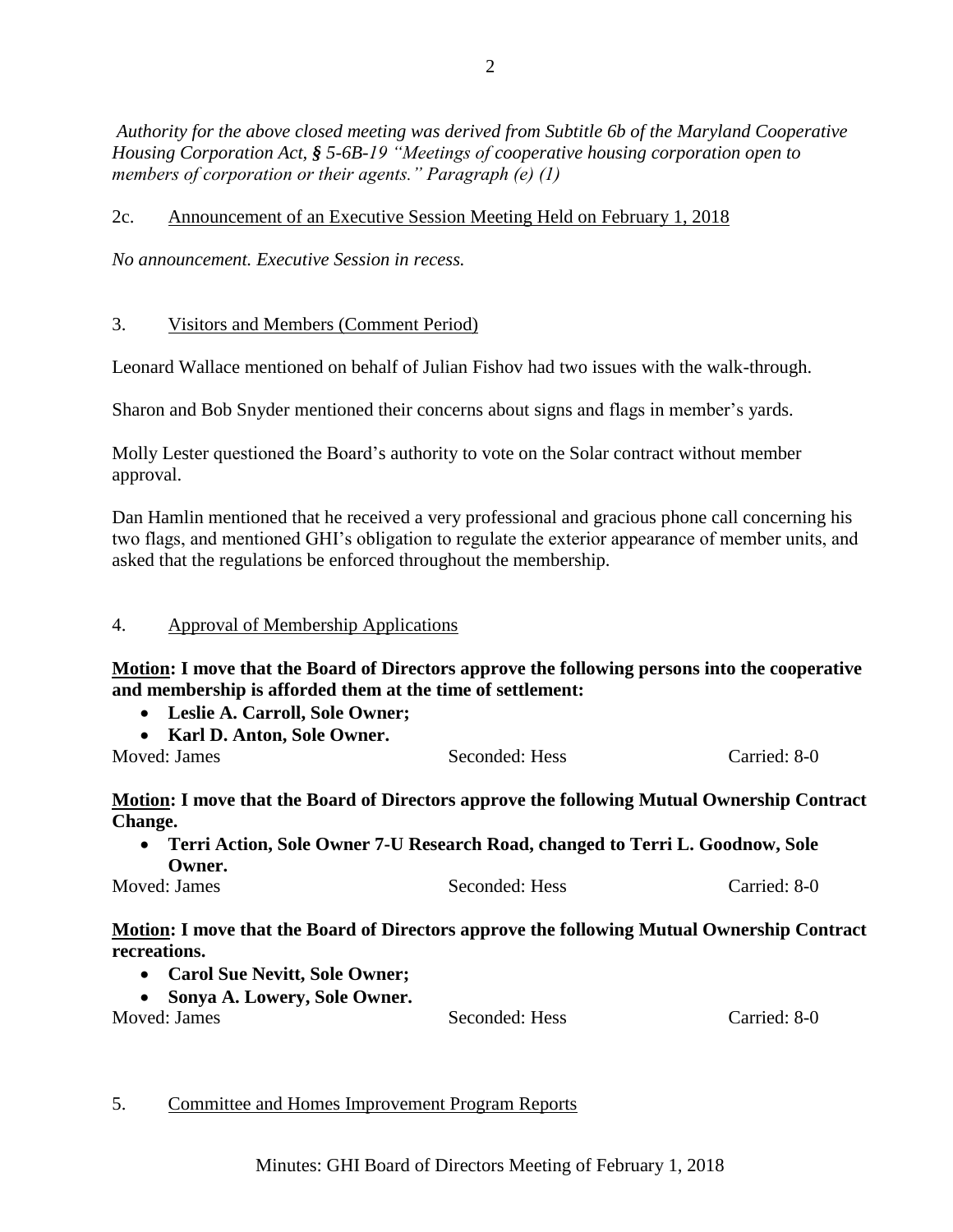# **Homes Improvement Program** – Wiehagen reported that:

- Punch-out list for 2017 HIP completed
- Held Pre Bid for 2 phase of the Masonry crawlspaces bids are due mid-February

• Preparing the specs for the frame crawlspace improvements after the asbestos removal

**Woodlands Committee** – Kapfer mentioned that the committee would meet next week, and plans to finalize any recommendations that they may have about renewing the Forest Conservation Management Agreement, so that a draft agreement could be on the agenda for the first meeting in March.

**Legislative Government and Affairs** – Seely mentioned that committee met and would have recommendations coming to the Board regarding the widening of the BWI Parkway and the proposed Maglev train.

**Zoning Re-Write Task Force** – Brodd mentioned that the task force would be meeting February 12 and that the task force is working on the Neighborhood Conservation Overlay Zone.

### 6. For Action or Discussion

6a. Approve Minutes of the Special Open Session Meeting Held on January 4, 2018

# **Motion: I move that the Board of Directors approve the minutes of the Special Open Session meeting that was held on January 4, 2018 as presented.**

| Moved: James       | Seconded: Hess | Carried: 7-0-1 |
|--------------------|----------------|----------------|
| Abstained: Skolnik |                |                |

# 6b. Approve Minutes of the Regular Open Session Meeting Held on January 4, 2018

#### **Motion: I move that the Board of Directors approve the minutes of the Regular Open Session meeting that was held on January 4, 2018 as presented.** Moved: James Seconded: Jones Carried: 6-0-2

Abstained: Hess, Skolnik

### 6c. Integrated Technology Task Force's Recommendations

On July 6, 2017, the Board established an Integrated Technology Task Force to recommend solutions for a myriad of information technology issues that need to be addressed, such as:

- Establishment of corporate email addresses for Board and audit committee members
- Remote participation in meetings
- A member portal on GHI's website
- Improvements to GHI's website
- A digitized system of member files to record all information pertaining to the members and their units.
- An updated property management system with financial and maintenance management modules that could also enable members to review their financial records.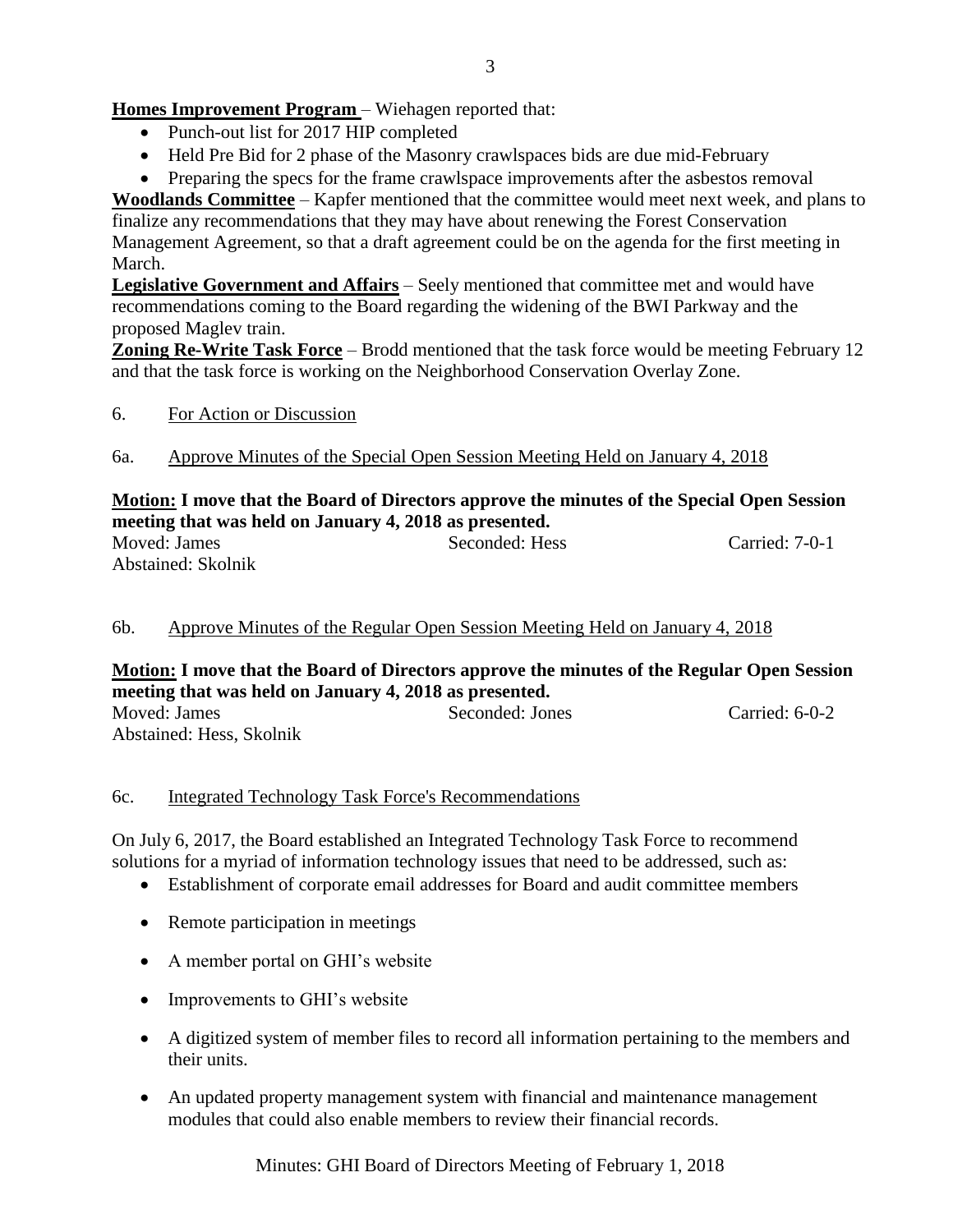**Motion #1: I move that the Board direct the Manager to establish corporate e-mail accounts for Board members by March 31, 2018, which they shall use for conducting official GHI business.** Moved: Seely Seconded: Kapfer Carried: 8-0

**Amendment: I move that the Board direct the Manager to establish corporate e-mail accounts for Board members by March 31, 2018, which they shall use for conducting official GHI business. These accounts shall not allow deletions but should allow forwarding of emails.** Moved: Jones Dies for lack of Second

**Motion #2: I move that the Board direct the Manager to establish mailing lists (i.e., listserv) for each GHI committee and task force by June 30, 2018, that include each task force and committee member's personal e-mail addresses, plus one GHI corporate email address.** Moved: Kapfer Seconded: Seely Carried: 8-0

**Motion #3: I move that the Board direct the Manager to establish a baseline database with Member Services information by September 30, 2018. This system will support report generation and additional functionality (i.e., automatic notifications to staff, correspondence tracking, etc.) in preparation for a member portal, and integration of all internal systems.** Moved: Hess Seconded: Jones Amended later in the meeting

**Amendment: I move to amend the motion to insert the words "limited to" in place of "with" and insert after the word "Services" insert "Maintenance and Finance."** Moved: Kapfer Seconded: Jones Carried: 5-3 Nay: Hess, James, Skolnik

**Motion as Amended: I move that the Board direct the Manager to establish a baseline database limited to Member Services, Maintenance and Finance information by September 30, 2018. This system will support report generation and additional functionality (i.e., automatic notifications to staff, correspondence tracking, etc.) in preparation for a member portal, and integration of all internal systems.**

| Moved: Hess    | Seconded: Jones | Carried: 7-1 |
|----------------|-----------------|--------------|
| Opposed: James |                 |              |

**Motion #4: I move that the Board direct the Manager to recommend a revised corporate record retention policy by October 31, 2018, that specifies what is legally required to be retained, what should be retained for historical purposes, and what should be disposed of.** Moved: Hess Seconded: Jones Carried: 8-0

Minutes: GHI Board of Directors Meeting of February 1, 2018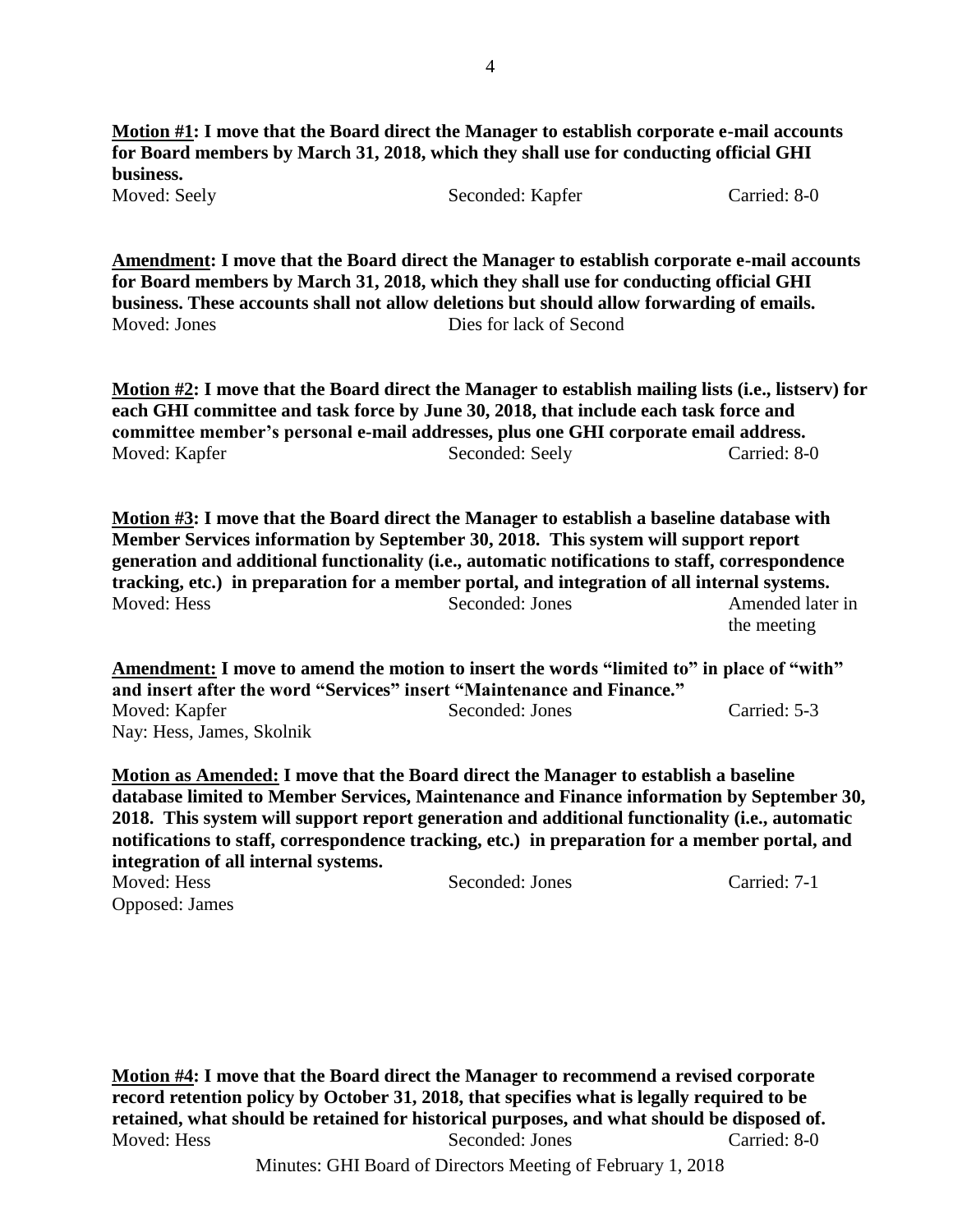**Motion #5: I move that the Board of Directors authorize the Manager to undertake a business analysis for each GHI department by March 31, 2019 to identify business requirements for system upgrades, information technology gaps in existing workflows, and proposed solutions.**<br>Moved: Hess **Seconded: Seely** Carried: 8-0 Seconded: Seely Carried: 8-0

# 6d. Charter and Statement of Purpose for the Ad Hoc Task Force on Existing Windows and Doors

Several members may request to keep their existing doors and windows instead of having them replaced during the Homes Improvement Program. The Board therefore established an 'Ad Hoc Task Force on Existing Doors and Windows' in 2016 to review such requests and decide whether those members should be exempted from having their doors and windows replaced during the HIP.

A new Task Force will be re-established this year. The Board should review the charter and decide whether any revisions should be made.

**Motion: I move that the Board of Directors adopt the charter and statement of purpose for the 2018 Ad Hoc Task Force on Existing Doors and Windows as presented on February 1, 2018.** Moved: Hess Seconded: McFadden Amended and Seconded: McFadden Amended and carried by a later vote **Amendment: I move to amend the motion to replace "as presented" with "as revised".** Moved: James Seconded: Jones Carried: 8-0 **Final Motion: I move that the Board of Directors adopt the charter and statement of purpose** 

**for the 2018 Ad Hoc Task Force on Existing Doors and Windows as revised on February 1, 2018.** Moved: Hess Seconded: McFadden Carried: 8-0

6e. Tree Planting Proposal from the Metropolitan Council of Governments

An e-mail from Mr. Aubin Maynard, an Environmental Planner with the Metropolitan Washington Council of Governments, who is offering a tree planting proposal to GHI. The plan entails planting up to 250 trees over a  $\frac{1}{4}$  to 1 acre area, during the spring or fall of this year.

**Motion: I move that the Board of Directors direct the Woodlands Committee to review the tree planting proposal from the Metropolitan Washington Council of Governments and recommend the following by February 28, 2018:**

- **a) Whether GHI should accept the proposal?**
- **b) If the proposal is acceptable, in which location(s) the trees should be planted?**
- **c) Any other pertinent recommendations.** Moved: Hess Seconded: Kapfer Carried: 8-0

Minutes: GHI Board of Directors Meeting of February 1, 2018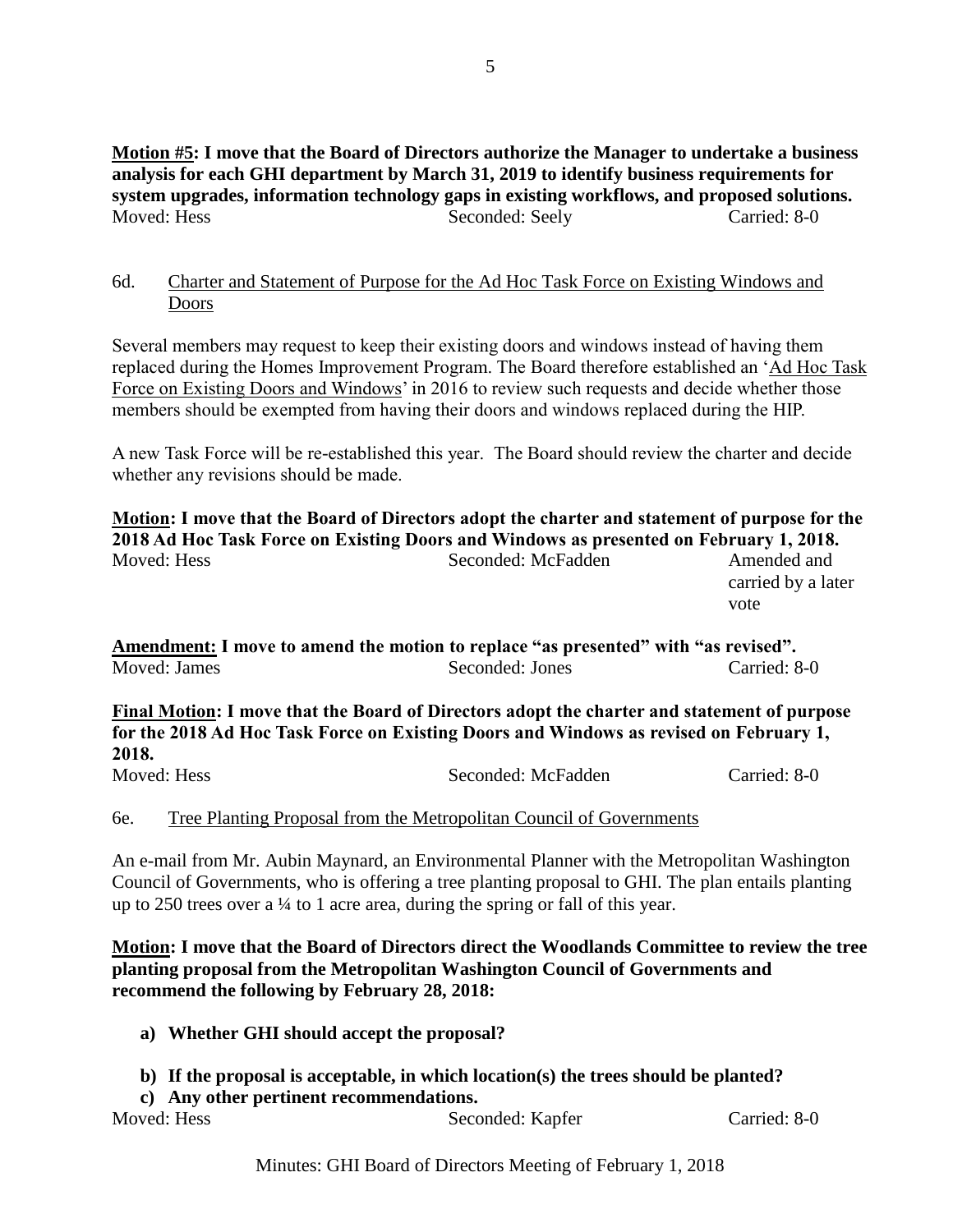### 6f. Request Member Outreach Committee to Undertake a Membership Survey

The Board's current 12-month action plan states that the Member Outreach Committee should conduct an annual membership survey to collect input, for the purpose of improving GHI's operations.

**Motion: I move that the Board of Directors direct the Member Outreach Committee to conduct a member survey during 2018 that collects member input for the purpose of improving GHI's operations. Further, I move that the Member Outreach Committee prepare and submit a member survey form to the Board of Directors for its review by June 30, 2018.** Moved: Brodd Seconded: Hess Carried: 8-0

### 6g. Auditor's Comments re: Attorney's Opinion about the Fiduciary Standard that the Investment Committee is Required to Meet

GHI's attorney's opinion about the fiduciary standard that the Investment Committee is required to meet with respect to investments. The Board discussed the attorney's opinion last November 15 and requested the Manager to obtain our External Auditor's viewpoint about the attorney's opinion. Staff contacted Mr. Brian Dahlk of Wegner CPAS whose response is in attachment #8b.

*The Board discussed Item 6g briefly.* 

- 7. Item of Information
- 7a. Board 12 Month Action Plan and Committee Task List
- 7b. Monthly GHI and City Calendars
- 7c. President's Items

Skolnik mentioned that the CAI Luncheon would be held on Friday February 9.

7d. Board Members' Items

Brodd mentioned that the Member Outreach Committee would not meet on February 14. McFadden mentioned that the Addition Maintenance Program Task Force would resume on March 7.

- 7e. Audit Committee's Items
- 7f. Manager's Items

Ralph mentioned that he received correspondence from Congressman Steny Hoyer on behalf of the member at 6-J Hillside Road concerning WSSC not moving pipes in the member's yard. Ralph also, mentioned that the Chief of Staff for WSSC Manager invited GHI's President and General Manager to a meeting to discuss how to move forward on the pipe replacement project in the masonry homes.